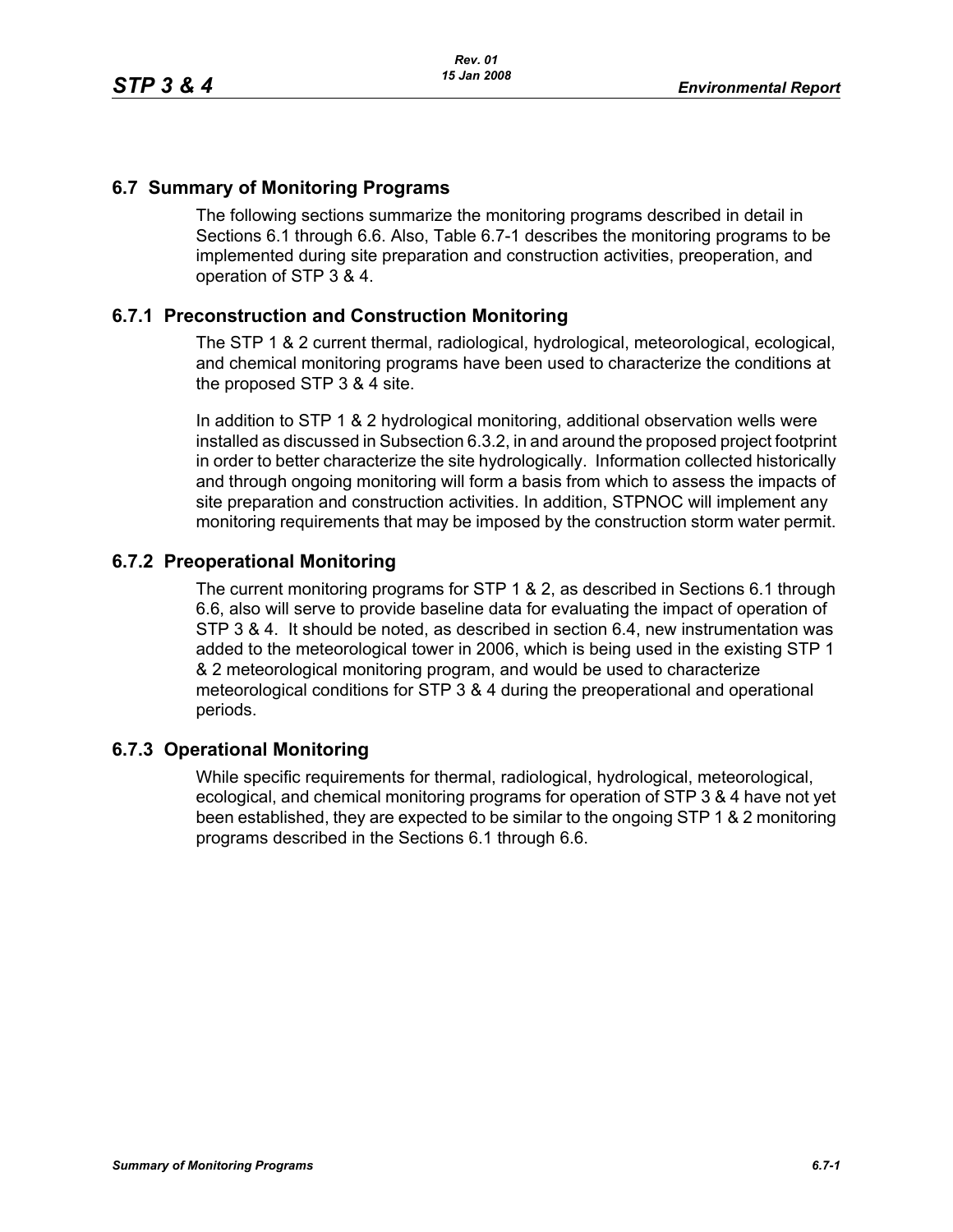*6.7-2*

*Summary of Monitoring Programs* 

Summary of Monitoring Programs

| Program                      | <b>Scope/Content</b>                                                                                                                                                                                                                                                                                                                                                                                                                                   | <b>Status</b>         | <b>Requiring Agency</b> |
|------------------------------|--------------------------------------------------------------------------------------------------------------------------------------------------------------------------------------------------------------------------------------------------------------------------------------------------------------------------------------------------------------------------------------------------------------------------------------------------------|-----------------------|-------------------------|
|                              | <b>Site Preparation and Construction Monitoring</b>                                                                                                                                                                                                                                                                                                                                                                                                    |                       |                         |
| <b>Thermal Monitoring</b>    | Thermal monitoring is required for discharges to the Colorado River when<br>discharge occurs from the main cooling reservoir Main Cooling Reservoir (MCR)<br>(see Table $6.6-1$ )                                                                                                                                                                                                                                                                      | Existing              | <b>TCEQ</b>             |
| Radiological<br>Monitoring   | Existing STP 1 & 2 radiological monitoring program will serve as the preoperational<br>monitoring program for STP 3 & 4. The following exposure pathways to radiation<br>would be monitored.<br>• Direct (dosimeters)<br>• Airborne (iodine and particulates)<br>• Waterborne (surface water, groundwater, drinking water and sediment)<br>· Ingestion (milk, broadleaf vegetation, fish, invertebrates, meat)<br>Parameters presented in Table 6.2-3. | Existing              | <b>NRC</b>              |
|                              | Ongoing groundwater tritium monitoring would be used to assess any potential<br>changes in groundwater tritium concentrations during construction<br>(see Table $6.2-4$ )                                                                                                                                                                                                                                                                              | Existing              | <b>NA</b>               |
| Hydrological<br>Monitoring   | Twenty-eight wells were installed in the vicinity of the STP 3 & 4 footprint to<br>establish baseline hydrological conditions (groundwater levels, flow paths, and<br>gradients). Hydrologic monitoring at select or new wells will continue through<br>construction to assess and monitor potential impacts of construction on<br>groundwater conditions (e.g. de-watering, wellhead protection) (see Table 6.3-3)                                    | Existing              | <b>NA</b>               |
|                              | The TCEQ General Permit Relating to Discharges from Construction Activities<br>requires a monitoring program to ensure pollution (e.g., sediment loading) from<br>storm water is minimized.                                                                                                                                                                                                                                                            | Permit<br>Requirement | <b>TCEQ</b>             |
| Meteorological<br>Monitoring | New meteorological tower dew point and relative humidity instrumentation was<br>installed in 2006. Current data gathering would be used to determine<br>meteorological conditions at STP 3 & 4 for assessing safety and environmental<br>factors that would influence radiological exposure in the event of a radiological<br>release.                                                                                                                 | Existing              | <b>NRC</b>              |

*STP 3 & 4*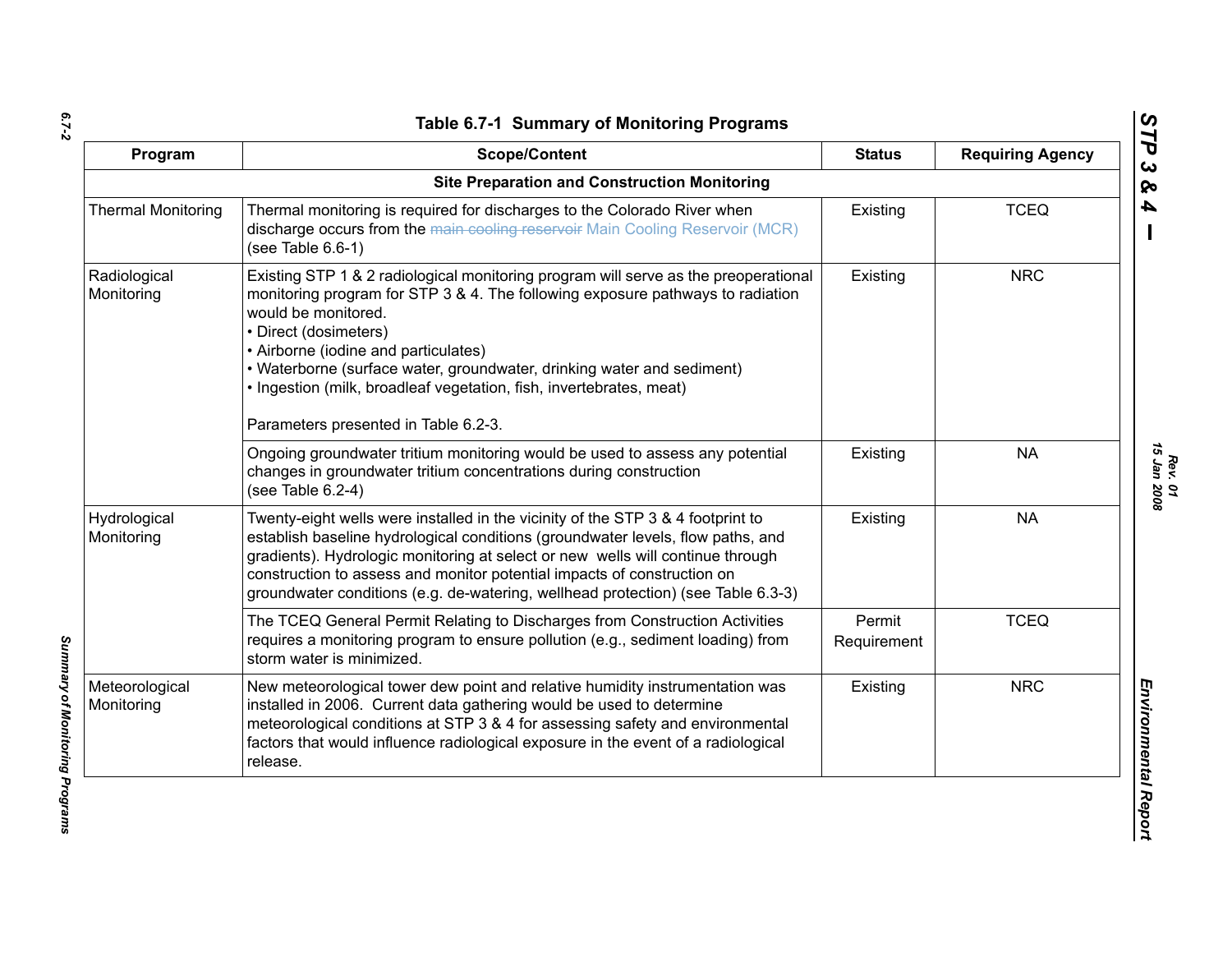| Program                      | <b>Scope/Content</b>                                                                                                                                                                                                                                                                                                                                                                                             | <b>Status</b> | <b>Requiring Agency</b> |
|------------------------------|------------------------------------------------------------------------------------------------------------------------------------------------------------------------------------------------------------------------------------------------------------------------------------------------------------------------------------------------------------------------------------------------------------------|---------------|-------------------------|
| <b>Ecological Monitoring</b> | Regulatory agencies have not required ecological monitoring of STP 1 & 2 or its<br>associated transmission corridors since the period of reservoir filling (mid 1980s)<br>and there is no on-going monitoring                                                                                                                                                                                                    | Not Required  | <b>NA</b>               |
| <b>Chemical Monitoring</b>   | Ongoing monitoring program for Units 1 & 2 required by the current TPDES permit<br>would be used to identify potential impacts of site preparation and construction of<br>Units 3 & 4. Parameters measured are presented in Table 6.6-1.                                                                                                                                                                         | Existing      | <b>TCEQ</b>             |
|                              | Ongoing monitoring for drinking water parameters (e.g. metals, trihalomethanes) at<br>various locations located throughout Units 1 & 2 would be used to monitor and<br>assess any impacts to drinking water quality from construction of Units 3 & 4 (see<br>Table 6.6-2).                                                                                                                                       | Existing      | <b>TCEQ</b>             |
|                              | Groundwater quality monitoring at select wells would be performed to ascertain the<br>chemical effects of construction activities on local groundwater quality (see Table<br>$6.6-3$ ).                                                                                                                                                                                                                          | Existing      | <b>TCEQ</b>             |
|                              | Monitoring for analytical parameters (e.g. TSS, iron) at storm water outfall and/or<br>discharge points from STP 3 & 4 would be performed.                                                                                                                                                                                                                                                                       | Proposed      | <b>TCEQ</b>             |
|                              | Preoperational                                                                                                                                                                                                                                                                                                                                                                                                   |               |                         |
| <b>Thermal Monitoring</b>    | Thermal monitoring is required for discharges to the Colorado River when<br>discharge occurs from the main cooling reservoir MCR (see Table 6.1.-1)                                                                                                                                                                                                                                                              | Existing      | <b>TCEQ</b>             |
| Radiological<br>Monitoring   | Existing STP 1 & 2 radiological monitoring program will serve as the pre-<br>operational monitoring program for STP 3 & 4. The following exposure pathways to<br>radiation would be monitored.<br>• Direct (dosimeters)<br>• Airborne (iodine and particulates)<br>• Waterborne (surface water, groundwater, drinking water and sediment)<br>· Ingestion (milk, broadleaf vegetation, fish, invertebrates, meat) | Existing      | <b>NRC</b>              |
|                              | Parameters presented in Table 6.2-3                                                                                                                                                                                                                                                                                                                                                                              |               |                         |
|                              | Ongoing groundwater tritium monitoring would be used to assess any changes in<br>groundwater tritium concentrations during pre-operation of STP 3 & 4 (see Table<br>$6.2-4$ ).                                                                                                                                                                                                                                   | Existing      | <b>NA</b>               |

*Rev. 01*<br>15 Jan 2008 *15 Jan 2008*

*STP 3 & 4*

 $6.7 - 3$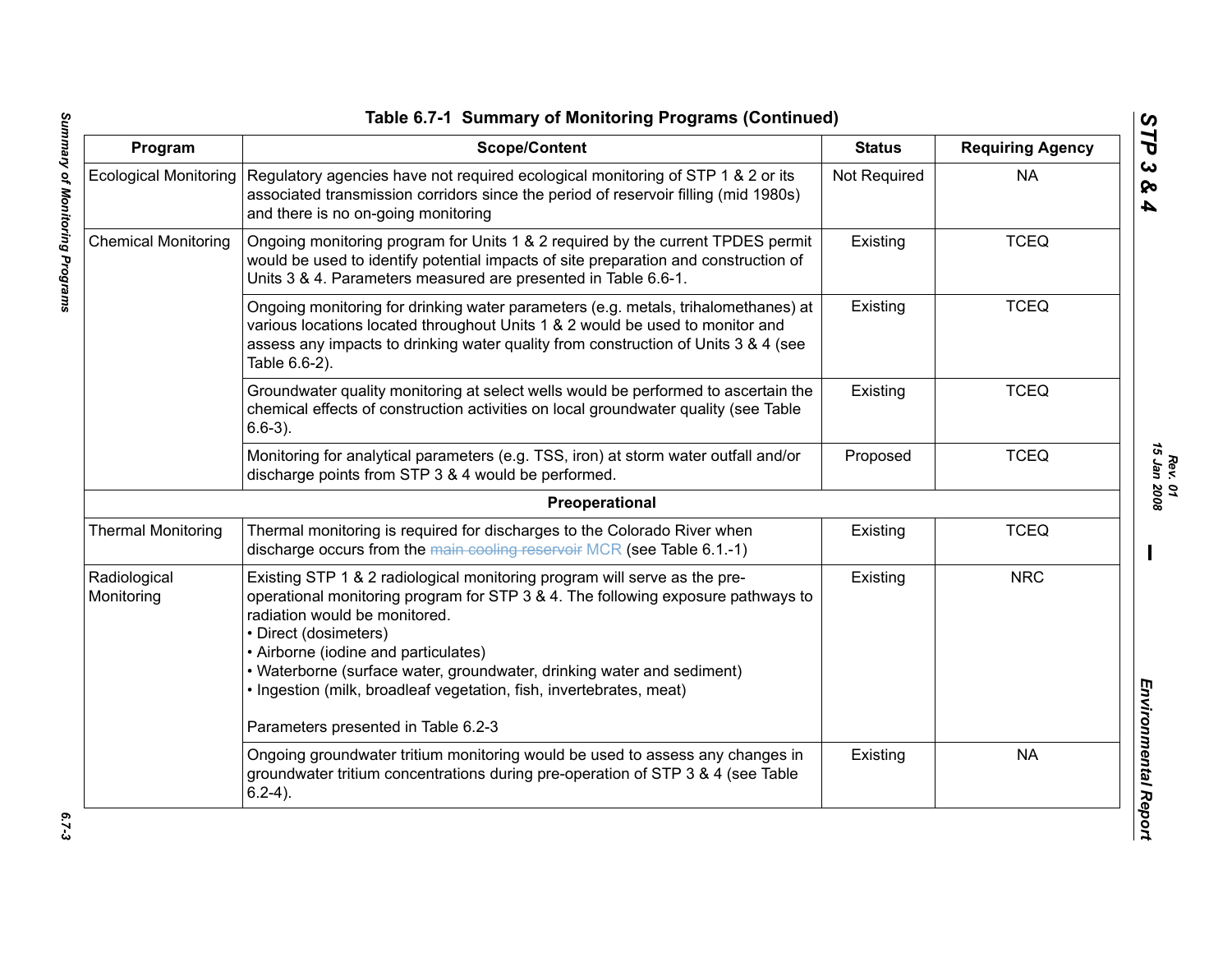| ۰,<br>۰. |  |
|----------|--|
| ×        |  |
| ×        |  |

*Summary of Monitoring Programs* 

Summary of Monitoring Programs

| Program                      | <b>Scope/Content</b>                                                                                                                                                                                                                                                                                                                                                                                                                                     | <b>Status</b> | <b>Requiring Agency</b> |
|------------------------------|----------------------------------------------------------------------------------------------------------------------------------------------------------------------------------------------------------------------------------------------------------------------------------------------------------------------------------------------------------------------------------------------------------------------------------------------------------|---------------|-------------------------|
| Hydrological<br>Monitoring   | Hydrologic monitoring at identified wells will continue (see Table 6.3-3)                                                                                                                                                                                                                                                                                                                                                                                | Existing      | <b>NA</b>               |
| Meteorological<br>Monitoring | Current data gathering would be used to determine meteorological conditions at the<br>new units for assessing safety and environmental factors that would influence<br>radiological exposure in the event of a radiological release.                                                                                                                                                                                                                     | Existing      | <b>NRC</b>              |
| <b>Ecological Monitoring</b> | Regulatory agencies have not required ecological monitoring of STP or its<br>associated transmission corridors since the period of reservoir filling (mid 1980s)<br>and there is no on-going monitoring                                                                                                                                                                                                                                                  | Not Required  | <b>NA</b>               |
| <b>Chemical Monitoring</b>   | Ongoing monitoring program for STP 1 & 2 required by the current TPDES permit<br>would continue. Parameters measured are presented in Table 6.6-1.                                                                                                                                                                                                                                                                                                       | Existing      | <b>TCEQ</b>             |
|                              | Ongoing monitoring for drinking water parameters (e.g. metals) at various locations<br>located throughout STP 1 & 2 would continue (see Table 6.6-2).                                                                                                                                                                                                                                                                                                    | Existing      | <b>TCEQ</b>             |
|                              | Monitoring for analytical parameters (e.g. TSS, iron) at storm water outfall and/or<br>discharge points from STP 3 & 4 would be performed                                                                                                                                                                                                                                                                                                                | Proposed      | <b>TCEQ</b>             |
|                              | Operational                                                                                                                                                                                                                                                                                                                                                                                                                                              |               |                         |
| <b>Thermal Monitoring</b>    | Thermal monitoring is required for discharges to the Colorado River when<br>discharge occurs from the main cooling reservoir MCR (see Table 6.1-1).                                                                                                                                                                                                                                                                                                      | Existing      | <b>TCEQ</b>             |
| Radiological<br>Monitoring   | Existing STP 1 & 2 radiological monitoring program would be utilized to monitor the<br>impacts from operation of STP 3 & 4. The following exposure pathways to radiation<br>would be monitored.<br>• Direct (dosimeters)<br>• Airborne (iodine and particulates)<br>• Waterborne (surface water, groundwater, drinking water and sediment)<br>· Ingestion (milk, broadleaf vegetation, fish, invertebrates, meat)<br>Parameters presented in Table 6.2-3 | Proposed      | <b>NRC</b>              |
|                              | Ongoing groundwater tritium monitoring would be used to assess any changes in<br>groundwater tritium concentrations during operation of STP 3 & 4 (see Table 6.2-4).                                                                                                                                                                                                                                                                                     | Existing      | <b>NA</b>               |

*Rev. 01*<br>15 Jan 2008 *15 Jan 2008*

*STP 3 & 4*